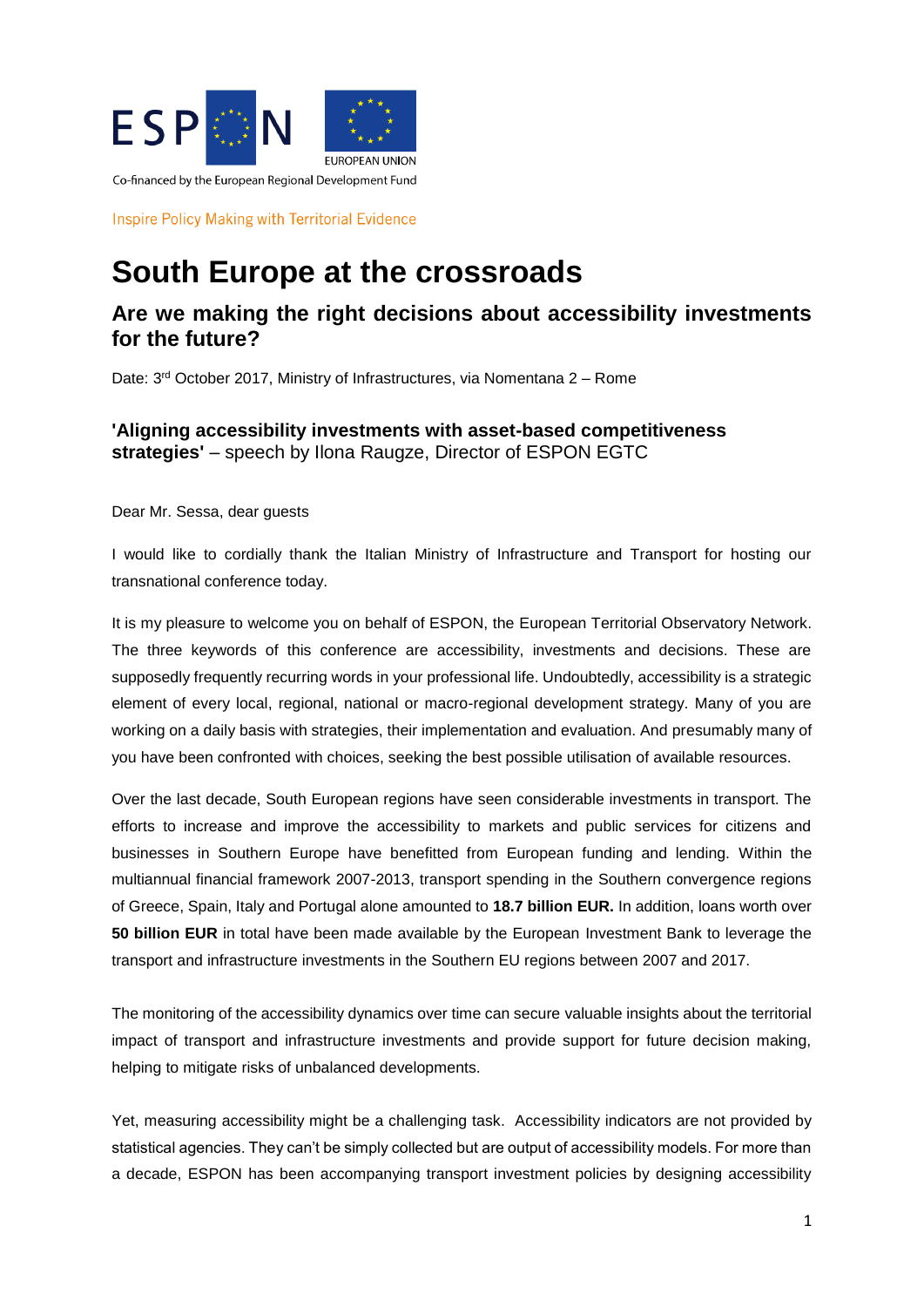models. ESPON has become the main source for comparative accessibility indicators for European regions, supporting a number of strategic decision-making processes on European, national, regional and local level.

Today, we brought together scientists who can well articulate the recent accessibility dynamics as well as policy makers who can make use of this evidence to steer future investment decisions.

As the title of this conference implies, our focus today is on 9 South European EU Member States: Bulgaria, Croatia, Cyprus, Greece, Italy, Malta, Portugal, Romania and Spain. These regions may have different transport priorities but share commonalities when it comes to potential accessibility. In a European perspective, they form a Southern periphery pattern with below-average potential accessibility.

Potential accessibility is a model that takes into account both infrastructure and population development. Despite possible infrastructure upgrades over the next decade, a glimpse into 2030 suggests no major potential accessibility changes due to anticipated population decline.

Another common feature is that all Southern regions have a comparably low continental hinterland accessibility. This impedes the exploitation of their geographical asset, being natural gateways for intercontinental seaborne traffic from and to Asia. Today, about a quarter of the traffic from Asia enters Europe through the Mediterranean ports after passing the Suez Channel. The majority of shipping routes lead instead through Gibraltar to the Northern ports, particularly to Rotterdam, Antwerp or Hamburg. The Mediterranean rim has large container ports but their performance is limited as a result of the less dense motorway and freight village networks and poorer rail connections as compared with the hinterland infrastructure of the Northern ports. This has severe repercussions for trade flows passing through Southern Europe. For the European importer and exporter, the access to European intercontinental ports outweighs the connection between Europe and overseas ports. This challenge has also been captured by the EU Strategy for the Adriatic and Ionian region. Its Action Plan projects that the North Adriatic ports would secure 6m TEU containers per year by 2030, which would account for more than 11 per cent of the entire EU market, provided that the hinterland accessibility improves.

The outer peripherality of Southern Europe in terms of potential and hinterland accessibility is not the only predicament. A territorial occurrence known as Inner Peripherality is of another major concern. This complex phenomenon entails the socio-economic disconnection from neighbouring territories, typically exhibiting low access to services of general interest. ESPON has identified the Southern areas that are classifiable as Inner Periphery and a number of others, which are at risk to become one.

Over the next few hours, our scientists will delve into more details relating to different modes of passenger and freight transport, TEN-T, maritime accessibility as well as access to services of general interest. All these aspects call for your attention when designing future accessibility strategies.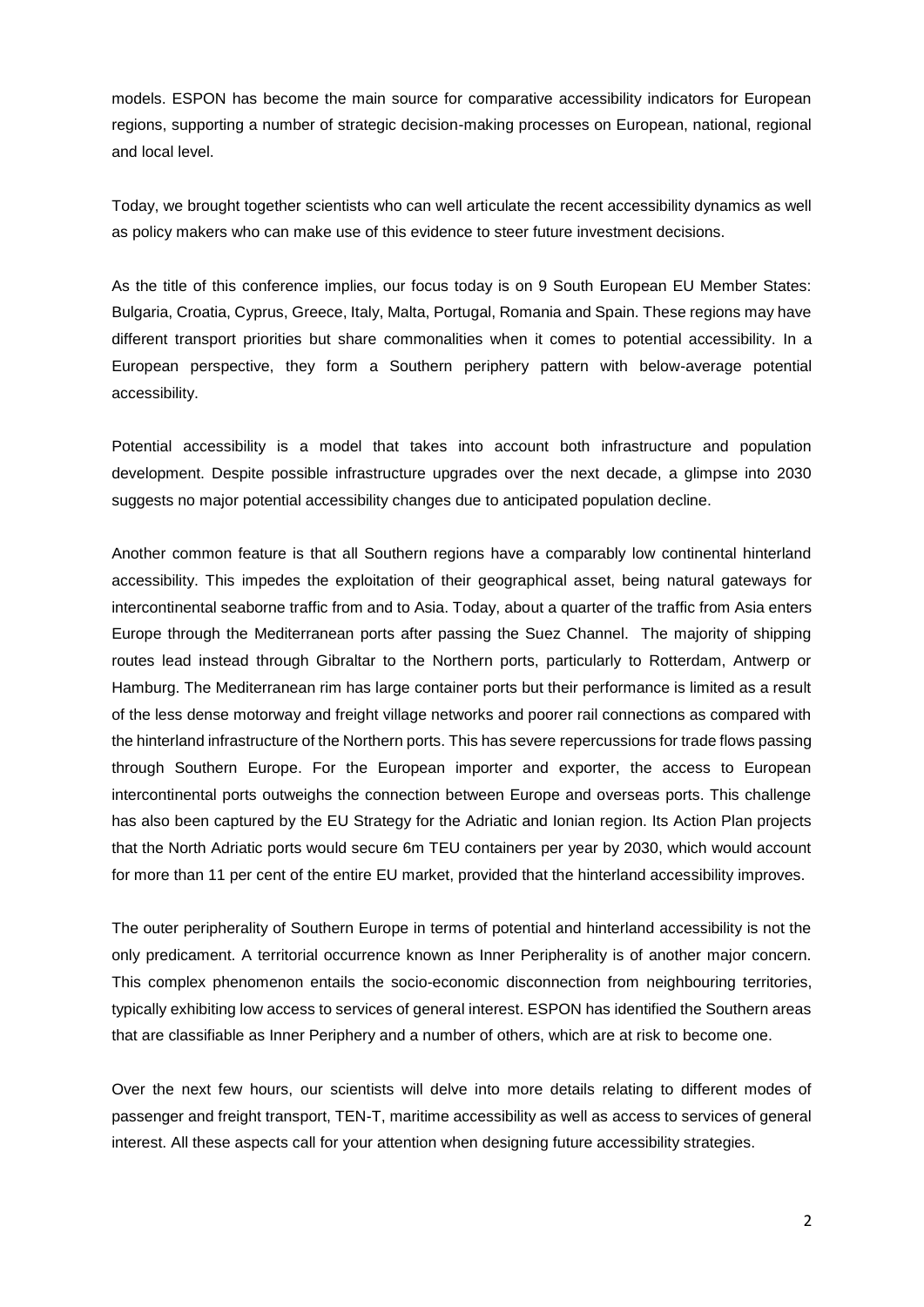I'd like to extend an invitation to all of you to share your views. I hope that the following snapshots will provide ample food for thought, stimulating a debate between the science and policy making. As our programme indicates, we are convinced that a sound knowledge base engenders good decisions.

Accessibility is not a term constrained by the availability of a good transport network. It is a multifaceted concept consisting of two main components: the available economic activities and population in a certain location on the one hand and the transport infrastructure leading to these points of interest and population on the other hand. Low accessibility values are consequently not only driven by poor transport infrastructure but also by low service endowment, low levels of economic activity and low population.

Moreover, the two main elements influencing accessibility might change in different ways and can counteract each other, i.e., improvements in the transport network do not systematically lead to increases in economic performance or in population.

There are regions with high accessibility but only moderate or even below-average GDP. Some of these regions are located in core areas with very high accessibility rates, mainly in Germany and in Benelux countries in old-industrialised areas or around larger agglomerations.

On the other hand, there are regions that have low or very low accessibility but a high GDP. Regions in Northern Italy and North-Eastern Spain belong to this group of regions performing better than their location would suggest.

Transport investments are not an isolated development priority by default. Regions and macro-regions in Southern Europe need to better understand the causality between infrastructure, population and market potential. Investments in transport infrastructure need to be combined with support for businesses and human capital development in order to achieve a sustainable economic and social development. In this context, ESPON advocates a place-based rationale, where the starting point for reflections on improved accessibility are the needs of the existing economic activities, their development perspectives, and perspectives for improving the living environment of their inhabitants.

I would like to thank our scientists from the past and ongoing ESPON projects for their valuable contribution to the policy debate on transport and accessibility. At the same time, I would like to encourage the policy makers among us today to make use of their findings, which are available on the ESPON website.

I very much welcome the fact that we gather today guests from different regions and territorial levels on a unique occasion to exchange beyond administrative borders. I am confident that you would share these sentiments. Indeed, very often we neglect the benefits of acting together and continue to deal with policy challenges and ideas in the belief that these are regional peculiarities. In this context, let me draw your attention to a special ESPON service that provides Targeted Analyses for policy development on local, regional and national level in Europe. Groups of policy makers have the opportunity to develop and submit their proposals for a Targeted Analysis that would secure data availability and a scientific